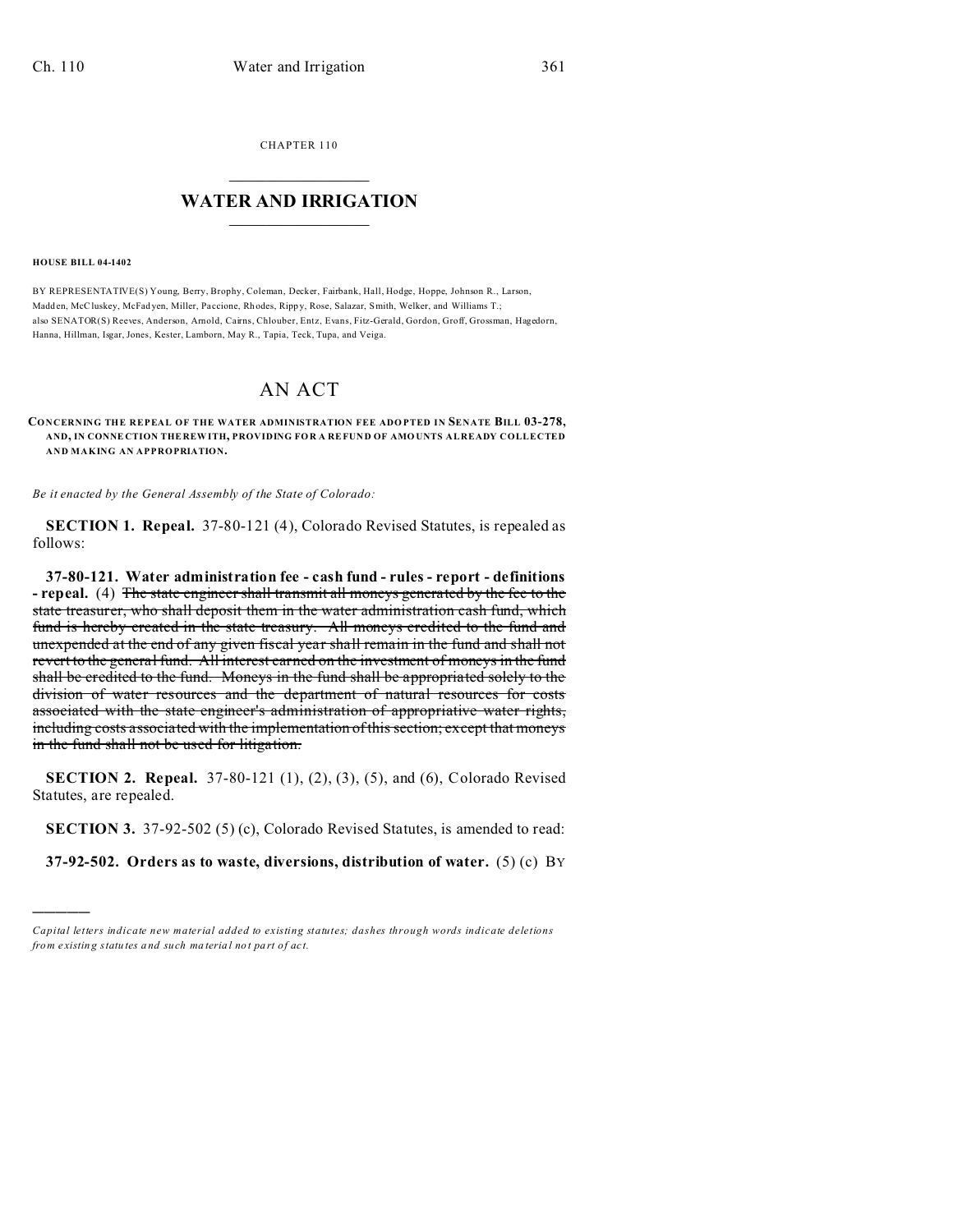JUNE 30, 2004, the state engineer and the division engineers have authority to collect SHALL REFUND ALL AMOUNTS COLLECTED THROUGH ASSESSMENT OF the water administration fee established in section 37-80-121. THE AMOUNT REFUNDED SHALL NOT INCLUDE INTEREST, LEGAL FEES, OR COSTS INCURRED BY WATER USERS IN PROTESTS OR APPEALS OF SUCH ASSESSMENT OR ANY OTHER COSTS ASSOCIATED WITH SECTION 37-80-121.

**SECTION 4. Repeal.** 37-92-503 (8), Colorado Revised Statutes, is repealed as follows:

**37-92-503. Enforcement - injunction.** (8) The state engineer and the particular division engineer in the name of the people of the state of Colorado, through the attorney general, shall collect the water administration fee established in section 37-80-121. Failure by any person to pay the fee within thirty days after the date the fee assessment is received shall subject the person to payment of the outstanding debt, accrued interest at one and one-half percent per month of outstanding debt, fees associated with collection, and recovery of reasonable attorney fees, unless such fee is appealed and determined to have been improperly assessed.

**SECTION 5.** 39-29-109 (1), Colorado Revised Statutes, is amended BY THE ADDITION OF A NEW PARAGRAPH to read:

**39-29-109. Severance tax trust fund - created - administration - use of moneys.** (1) (i) NOTWITHSTANDING ANY OTHER PROVISION OF THIS SECTION, FOR THE STATE FISCAL YEAR BEGINNING JULY 1, 2003, ONE MILLION FIVE HUNDRED TWENTY-SEVEN THOUSAND FOUR HUNDRED FORTY-NINE DOLLARS FROM THE OPERATIONAL ACCOUNT OF THE SEVERANCE TAX TRUST FUND CREATED IN SUBPARAGRAPH (II) OF PARAGRAPH (a) OF THIS SUBSECTION (1) IS AUTHORIZED TO BE EXPENDED FOR ALLOCATION TO THE DIVISION OF WATER RESOURCES IN THE DEPARTMENT OF NATURAL RESOURCES.

**SECTION 6.** Section 4 (1) (b) of chapter 218, Session Laws of Colorado 2003, is amended to read:

Section 4. **Appropriation - adjustments in 2003 long bill.** (1) For the implementation of this act, appropriations made in the annual general appropriation act for the department of natural resources for the fiscal year beginning July 1, 2003, shall be adjusted as follows:

(b) The cash funds appropriation is increased by one million six hundred eighty-nine thousand five hundred thirty-nine dollars (\$1,689,539) ONE MILLION FIVE HUNDRED TWENTY-SEVEN THOUSAND FOUR HUNDRED FORTY-NINE DOLLARS  $(1,527,449)$ . Said sum shall be from the water administration cash fund created in section 37-80-121 (4) OPERATIONAL ACCOUNT OF THE SEVERANCE TAX TRUST FUND CREATED IN SECTION 39-29-109 (1) (a) (II), Colorado Revised Statutes, PURSUANT TO SECTION 39-29-109 (1) (i), COLORADO REVISED STATUTES.

**SECTION 7. Appropriation - adjustments to the 2004 long bill.** (1) For the implementation of this act, appropriations made in the annual general appropriation act for the fiscal year beginning July 1, 2004, shall be adjusted as follows: